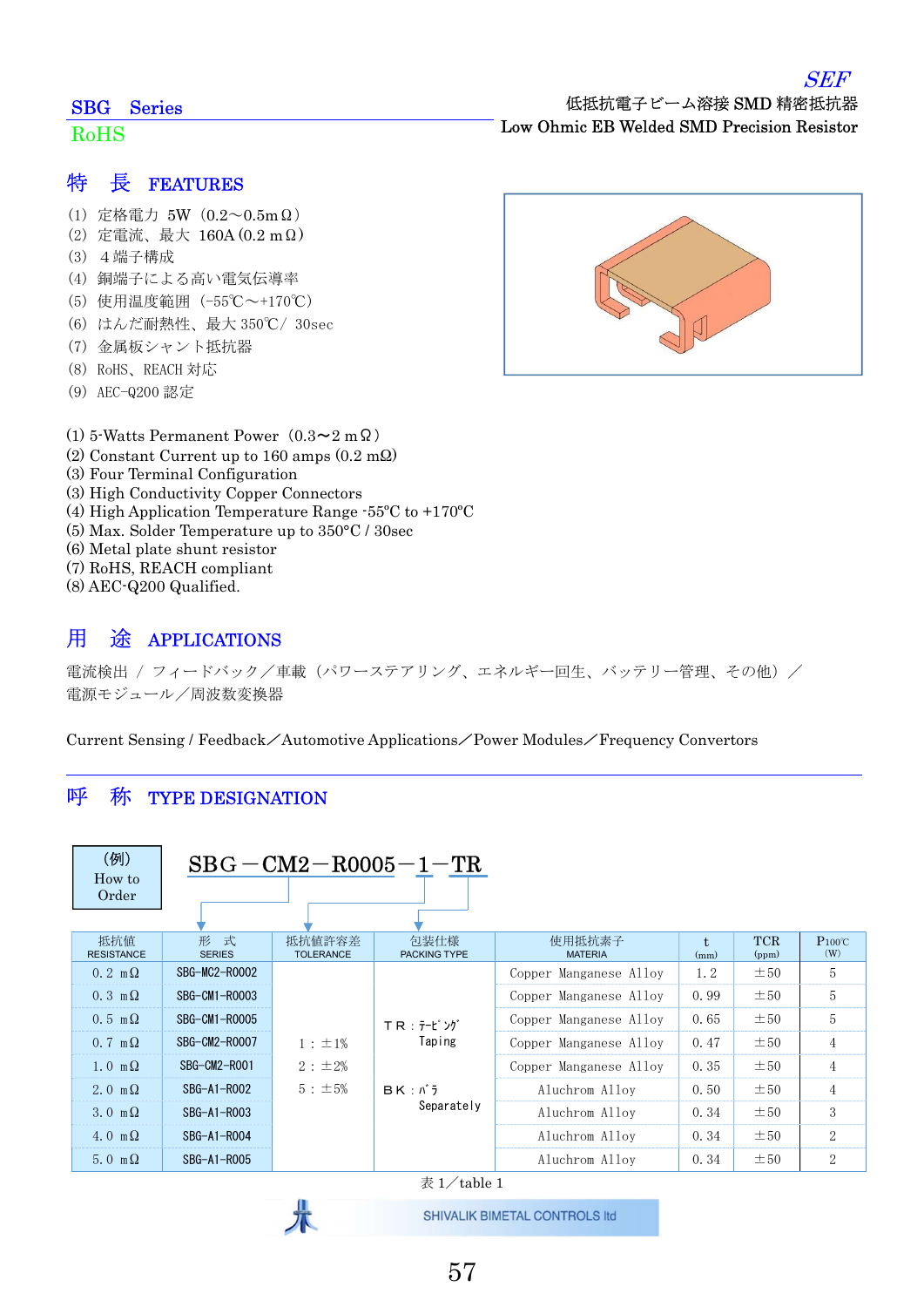٦

### 寸 法 DIMENSIONS



単位/unit $(mm)$ 

### 推奨ランドパターン RECOMMENDED PAD DIMENSIONS

朱



# 定 格 RATING

| 0.2, 0.3, 0.5, 0.7, 1, 2, 3, 4, 5      | (mΩ)    |
|----------------------------------------|---------|
| 1, 2, 5                                | (%)     |
| $\le$ +10 (Manganese).                 | (ppm/K) |
| $\le$ -25 (Aluchrom)                   |         |
| $-55 \sim +170$                        | °C      |
| 表 1 参照/ See table 1                    |         |
| $\leq$ 3                               | nH      |
| $0.5$ after 2000 Hours. Tt* = 110 °C   | $\%$    |
| $<$ 1.0 after 2000 Hours, Tt* = 140 °C | $\%$    |
|                                        |         |

 $*+20 \sim +60$ °C

SHIVALIK BIMETAL CONTROLS Itd